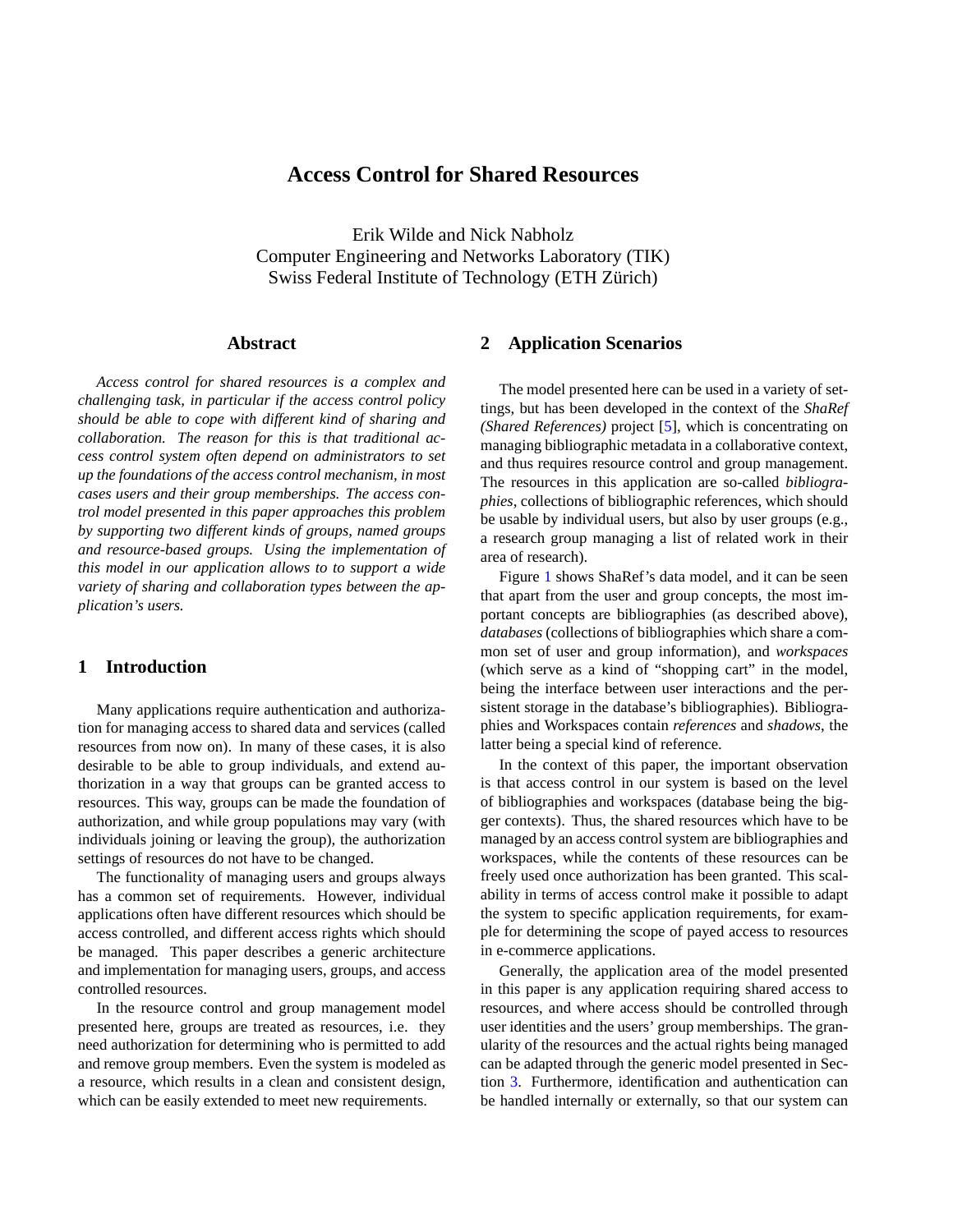<span id="page-1-0"></span>

**Figure 1. ShaRef Data Model**

be combined with existing authentication services, for example for handling customers which are already managed in a separate database.

## **3 Access Control Model**

One of the key design goals was to keep the model as simple as possible, so that it is easy to understand and to apply by users, which typically are not experts in using a collaborative system. The majority of our users are casual users, and the model must be simple enough for them to be easily understandable.

## 3.1 Users, Groups, and Resources

In our model, *users* and/or *groups* can be members of groups (cyclic structures are prohibited). The idea is that hierarchical structures of organizations can thus be easily reflected in the organization of the users and groups. Determining whether a user is authorized for some action is thus equivalent to testing whether this user is directly or indirectly (through group membership) authorized for this action.

The core concept for authorization is that of *roles*, a role is defined for each resource class, and each role can be played by any number of users and/or groups. A special case is the *administrator* role, which must have at least one user and/or group. Having a role is equivalent to having a certain authorization, and the actions authorized are specific to the concrete application and resource. The *administrator* as a pre-defined role exists for every resource, and being an *administrator* of a resource is equivalent to having the right to add and remove users and/or groups to this resource's roles.

Figure [2](#page-2-0) shows the overall model. On the top is the abstract *managed resource class*, defining the *resource admin-* *istrator* role, which is inherited by all classes. Derived from the abstract base class (arrows with straight lines) are the *system class* (defining system administrators and resource creation rights), the *group class* (a class required for all scenarios), and the *bibliography class* (which is specific for the ShaRef scenario).

The system class is required for system adminstration and resource creation management. Only system administrators are allowed to create users, they manage the user objects in the sense that each user may or may not have the right to create resources, and these creation rights can be changed by system administrators only. Resource creation is managed through roles, too, but these roles have built-in semantics (resource creation, depicted by dashed arrows), and for each resource class, there is one such role in the system class.

The group class defines one additional list (in addition to the *group administrator list* inherited from the managed resource class) for a group's members.

There is the possibility to use hierarchic roles (thin arrows), which means that the individual roles are not independent. Each role can be hierarchic (being a descendant of another role of the same resource class) or independent, with the following reasoning behind these two configurations:

- *Hierarchic Roles:* In case of hierarchic roles, all entries having a certain role are considered having the dependent role, too. For example, in ShaRef, a writer of a bibliography implicitly also is a reader (and in fact, an administrator implicitly is a writer and thus a reader, too). So this means for ShaRef bibliographies, all three roles are structured hierarchically (shown by the thin arrows in the bibliography class in Figure [2\)](#page-2-0).
- *Independent Roles:* If roles are not considered subsets, roles are independent, which means that only entries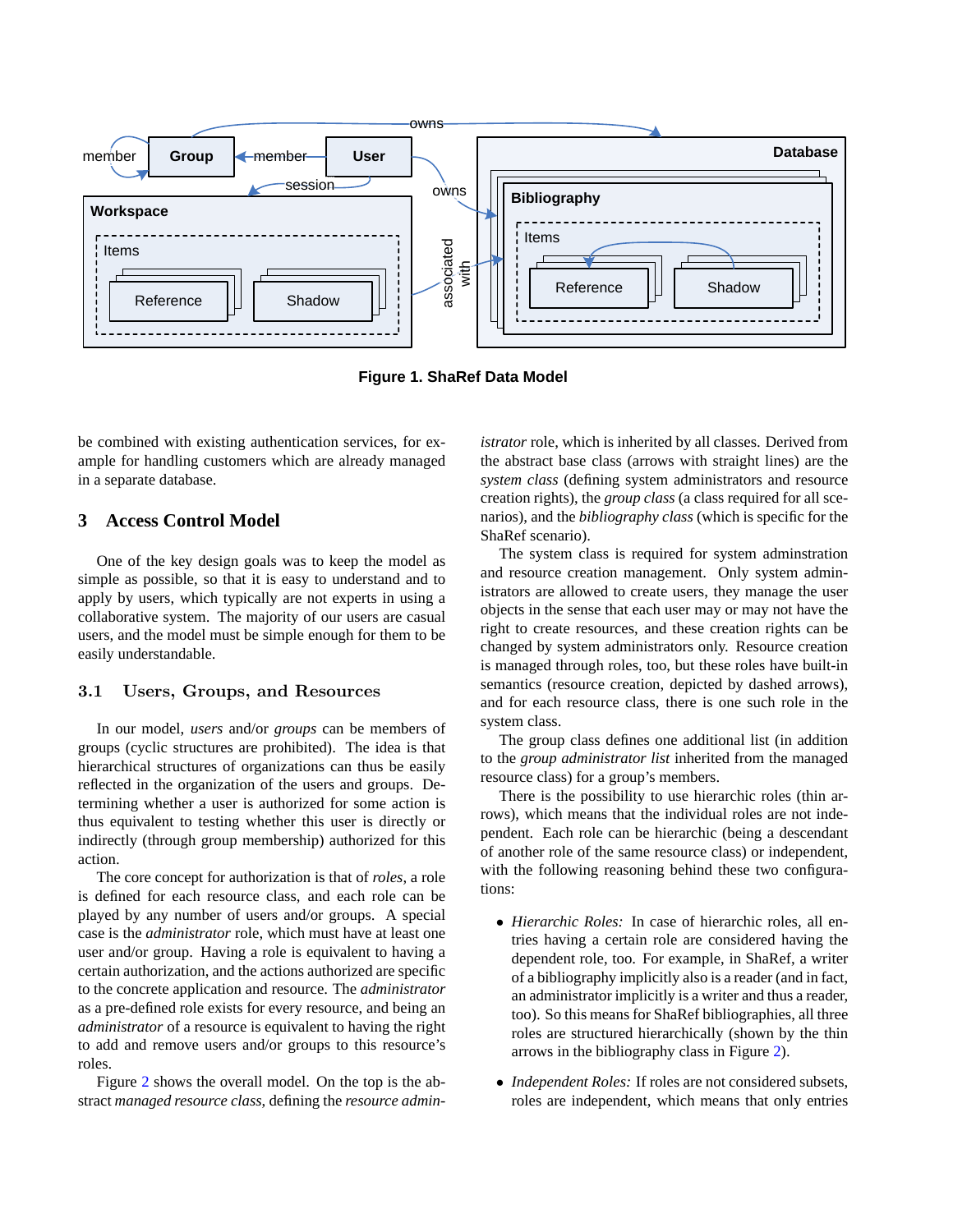<span id="page-2-0"></span>

**Figure 2. Resource Control and Group Management Model**

having the role explicitly are considered to have the associated access right; there is no dependency between an independent role and other role. For example, in ShaRef, system administrators may create groups and bibliographies, but the group and bibliography creation rights are independent (shown by the thin arrows in the system class in Figure 2).

In a given application scenario, developers have to decide which types of resources should be access controlled. For each of these types, a resource class has to be created (as in the box labeled "Application-Specific Classes" in Figure 2), and for each access right, a role has to be defined (either hierarchic or independent). For each of these classes, the system class will have a corresponding *creator* role, which controls the creation of resources of this type.

#### 3.2 Resource-based Groups

So far, roles can be assigned to users and groups, and groups have to be created explicitly (and be given a name, which is why they are called *named groups*). This kind of group management works well for managing group structures which are aligned with real-world organizational structures, such as research groups or departments. For a more dynamic way of managing resources, however, we provide an alternative concept for defining groups, which is called *resource-based groups*.

While a named group is defined by an instance of the group class (by all users and/or groups having the administrator or member role for this group), a resource-based group is implicitly defined by any other resource. When using a resource-based group, it is referenced through a resource and a set of roles, and the members of this resourcebased group are all users and/or groups having the specified role(s) on the specified resource. For example, a user may create a new resource and specify that the new resource can be read by all readers of another resource, and if the other resource's readers are being changed, this change is reflected on the newly created resource, too.

Named groups are better suited to support organizational structures, where groups are well-defined and change infrequently. Resource-based groups provide a more flexible and dynamic way of managing resource access, with the risk of unintentional changes being triggered by changes of the referenced resource (this risk is increased by chains of resource-based groups).<sup>1</sup> It is at each user's discretion to decide which group concept is considered more appropriate for a given scenario.

### **4 Implementation**

The first step necessary for using the access control system is successful authentication, which means that a user has to be identified, and his identity has to be verified. After successful authentication, the resource control service provides all the information about permissions of individual users on resources, as well as the required management functionality for this environment. The actual implementation of access control (i.e., the application-level semantics of roles) is application-specific and must therefore be implemented within the application.

<sup>&</sup>lt;sup>1</sup>To eliminate the risk of "orphaned resources", resource-based groups may not be used within the resource administrator role.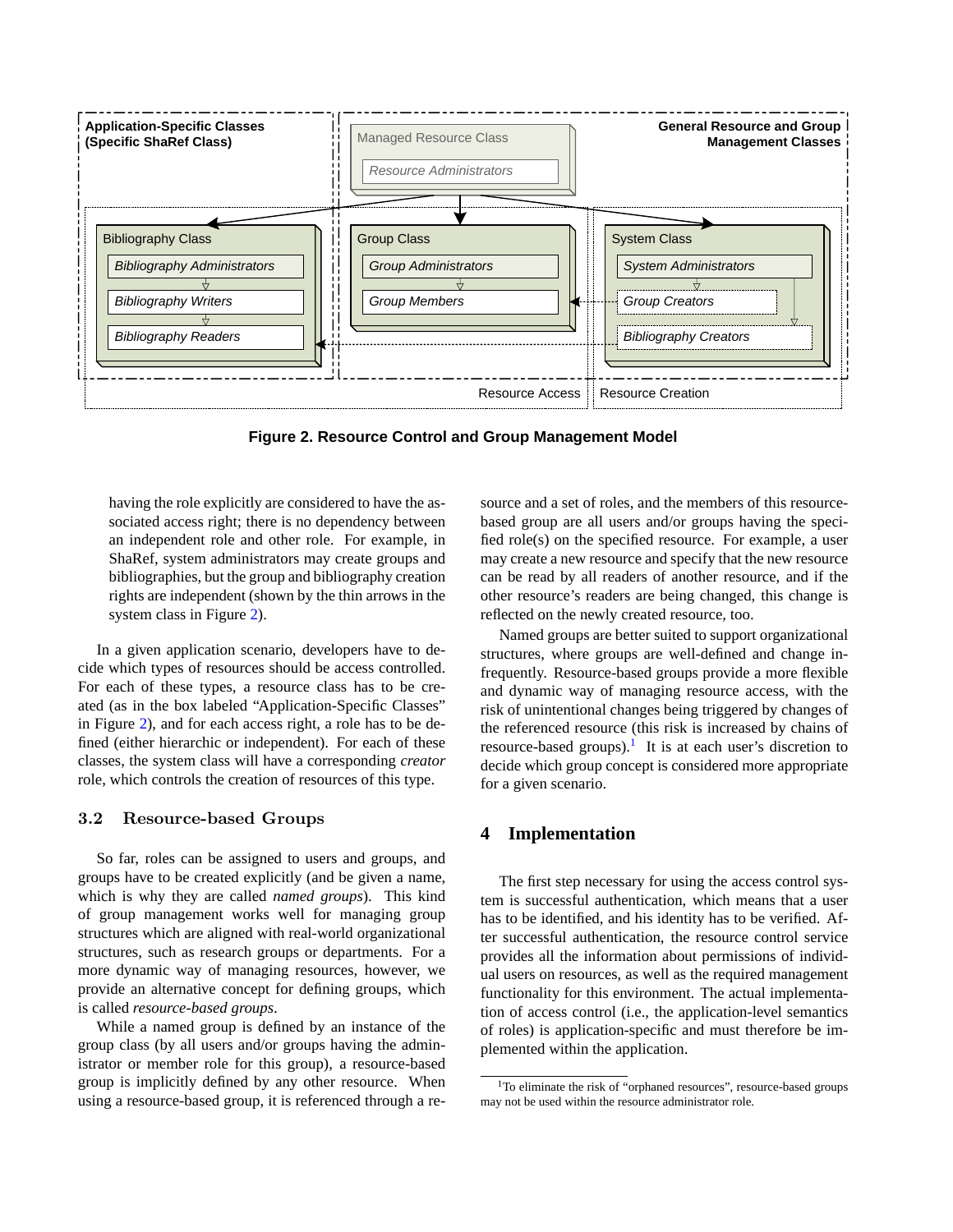### 4.1 Authentication

Authentication can be done by either using a built-in database of users and credentials, or by accessing an external service for user authentication.

Using the built-in database makes it easy to use and deploy the service within standalone applications. There is an API for registering new users, so applications can implement their own functionality for managing users and can use this API for managing their user base.

Using an external authentication service is preferable when there is an existing database of users and credentials that should be reused by an application. This is particularly important for implementing *Single Sign-On (SSO)* applications, where users have one centrally maintained identity which they can use to access multiple applications.

### 4.2 Resource Control Service

Any application that wants to use this service must register newly created resources for access control. The creator of this new resource gets the administrator role. This means that this user has the permission to grant any role for this resource to any other user or group.

It is on behalf of the application developers to define additional roles for their resource types, and to specify what actions are allowed or forbidden for each of these roles. The resource control service answers the question "what are the roles of this user for this resource?". The enforcement of the request's result is application-specific and has to be implemented inside the application.

#### 4.3 Clients

The resource control service provides the necessary functionality to implement a user or application interface for access control and management. Application developers access the resource control service via Java RMI, which makes is possible to deploy distributed configurations, where the clients are distributed throughout a network, while the access control service runs as a centralized service..

As an existing client implementation, we provide a Eclipse plugin for the management of groups and users. The plugin is a user interface for the resource control service. It displays information about users, groups and applicationspecific resources. A user of this plugin can set the required roles for his resources. He can assign a role to any users and/or groups within the system. If the user has the permission to create groups or other resources, this task is also supported.

### **5 Discussion**

Our access control model is a *Discretionary Access Control (DAC)* model. Individual users may grant and revoke privileges on their resources, which is pure DAC, but our model of groups and the system as resources as well is a particularly powerful variation of the general DAC model. This model allows a user to setup collaboration easily.

# 5.1 Related Work

The access control model presented here is based on existing access control models. They are well known and described by FERRAIOLO et al. [\[2\]](#page-4-0), the two most important models are the following:

- *Discretionary Access Control (DAC)* permits granting and revoking of access privileges at the discretion of the individual user. The user may grant privileges for the resources under his control to other users without intervention of a system administrator.
- *Role Based Access Control (RBAC)* bases access control on the function a user has in an organization. A role can be thought of as a set of permissions within the context of a organization. A user can not pass access permissions to other users at his discretion.

Roles are a very powerful concept described in detail by EDWARDS [\[1\]](#page-4-0). However, collaborative work (as in our application scenario) often takes place in groups which are not reflected in the organization's structure. Therefore, RBAC often has difficulties to support the requirements of collaboration if the collaboration and sharing of resources is not tied to very strict rules and workflows.

The idea of distributed administration of access rights, which is behind DAC models, supports the requirements of collaboration much better. Many shortcomings of the DAC model which are mentioned in the description of the access matrix model (another name for DAC) in TOLONE et al. [\[4\]](#page-4-0) can be avoided by our model by the properties described in the following section.

### 5.2 Contributions

While the basic system model is that of a DAC model, there are some special facets of our model which are not found in other DAC systems. In particular, the model has been designed to be as consistent as possible, which is reflected in the fact that groups and the system are modeled as resources as well.

Groups are modeled as resources (a built-in resource class). A group is controlled by normal users having the